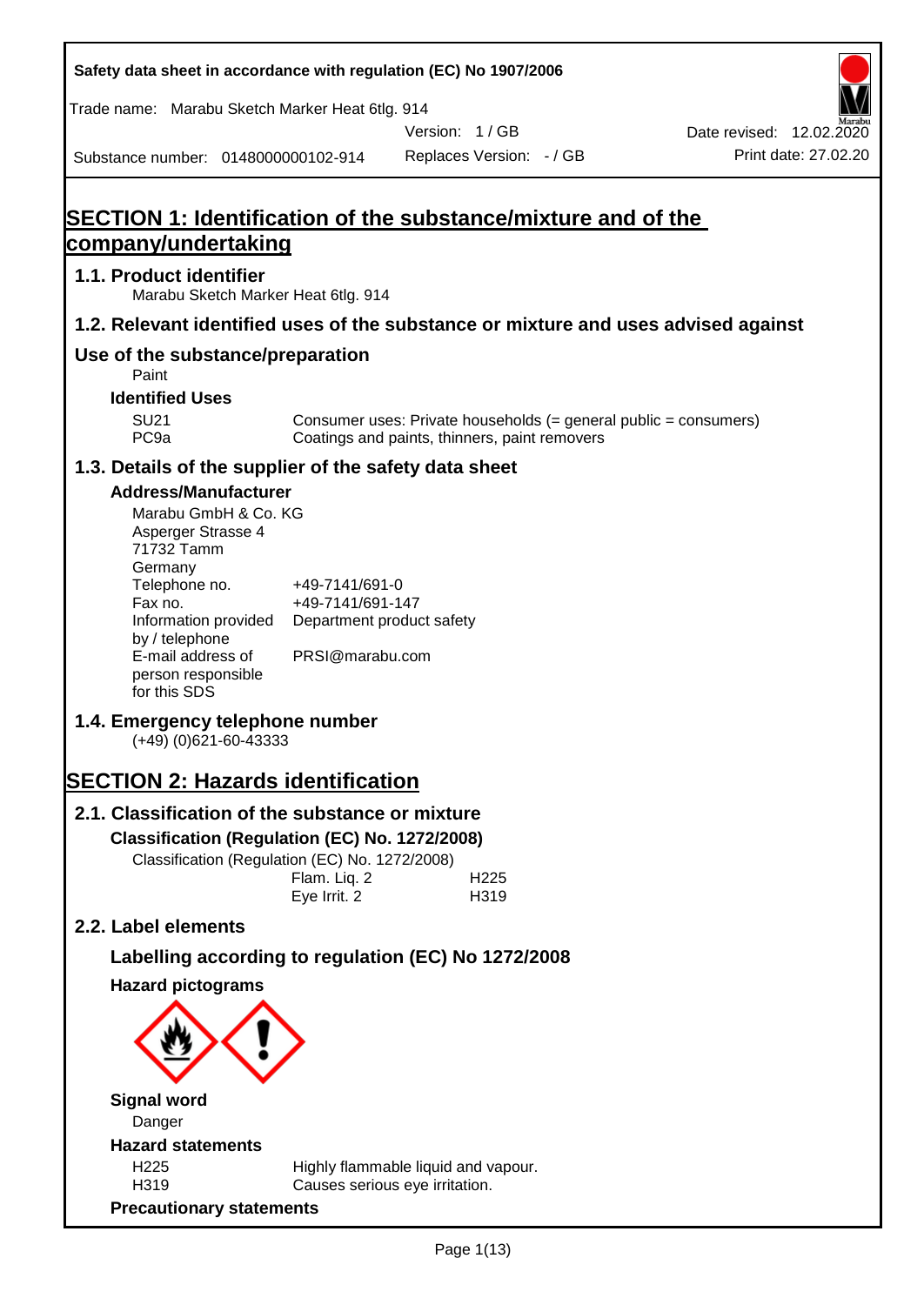| Safety data sheet in accordance with regulation (EC) No 1907/2006 |                                                                                                                                     |                          |                  |            |      |                                                                           |  |
|-------------------------------------------------------------------|-------------------------------------------------------------------------------------------------------------------------------------|--------------------------|------------------|------------|------|---------------------------------------------------------------------------|--|
| Trade name: Marabu Sketch Marker Heat 6tlg. 914                   |                                                                                                                                     |                          |                  |            |      |                                                                           |  |
|                                                                   |                                                                                                                                     | Version: 1/GB            |                  |            |      | Date revised: 12.02.2020<br>Print date: 27.02.20                          |  |
| Substance number: 0148000000102-914                               |                                                                                                                                     | Replaces Version: - / GB |                  |            |      |                                                                           |  |
| P <sub>101</sub>                                                  |                                                                                                                                     |                          |                  |            |      | If medical advice is needed, have product container or label at hand.     |  |
| P <sub>102</sub>                                                  | Keep out of reach of children.                                                                                                      |                          |                  |            |      |                                                                           |  |
| P210                                                              |                                                                                                                                     |                          |                  |            |      | Keep away from heat, hot surfaces, sparks, open flames and other ignition |  |
| P264.1                                                            | sources. No smoking.                                                                                                                |                          |                  |            |      |                                                                           |  |
| P <sub>280</sub>                                                  | Wash hands thoroughly after handling.<br>Wear protective gloves / protective clothing / eye protection / face protection.           |                          |                  |            |      |                                                                           |  |
| P305+P351+P338                                                    | IF IN EYES: Rinse cautiously with water for several minutes. Remove contact<br>lenses, if present and easy to do. Continue rinsing. |                          |                  |            |      |                                                                           |  |
| P501.9                                                            | Dispose of contents / container as problematic waste.                                                                               |                          |                  |            |      |                                                                           |  |
| 2.3. Other hazards                                                |                                                                                                                                     |                          |                  |            |      |                                                                           |  |
| No special hazards have to be mentioned.                          |                                                                                                                                     |                          |                  |            |      |                                                                           |  |
|                                                                   |                                                                                                                                     |                          |                  |            |      |                                                                           |  |
| <b>SECTION 3: Composition/information on ingredients</b>          |                                                                                                                                     |                          |                  |            |      |                                                                           |  |
| 3.2. Mixtures                                                     |                                                                                                                                     |                          |                  |            |      |                                                                           |  |
| <b>Hazardous ingredients</b>                                      |                                                                                                                                     |                          |                  |            |      |                                                                           |  |
| Ethanol                                                           |                                                                                                                                     |                          |                  |            |      |                                                                           |  |
| CAS No.                                                           | 64-17-5                                                                                                                             |                          |                  |            |      |                                                                           |  |
| EINECS no.                                                        | 200-578-6                                                                                                                           |                          |                  |            |      |                                                                           |  |
| Registration no.                                                  | 01-2119457610-43                                                                                                                    |                          |                  |            |      |                                                                           |  |
| Concentration                                                     | $>=$                                                                                                                                | 50                       | $\prec$          | 100        | $\%$ |                                                                           |  |
| Classification (Regulation (EC) No. 1272/2008)                    |                                                                                                                                     |                          |                  |            |      |                                                                           |  |
|                                                                   | Flam. Liq. 2                                                                                                                        |                          | H <sub>225</sub> |            |      |                                                                           |  |
|                                                                   | Eye Irrit. 2                                                                                                                        |                          | H319             |            |      |                                                                           |  |
| Concentration limits (Regulation (EC) No. 1272/2008)              |                                                                                                                                     |                          |                  |            |      |                                                                           |  |
|                                                                   | Eye Irrit. 2                                                                                                                        | H319                     |                  | $>= 50 \%$ |      |                                                                           |  |
| 1-Methoxy-2-propanol                                              |                                                                                                                                     |                          |                  |            |      |                                                                           |  |
| CAS No.                                                           | 107-98-2                                                                                                                            |                          |                  |            |      |                                                                           |  |
| EINECS no.                                                        | 203-539-1                                                                                                                           |                          |                  |            |      |                                                                           |  |
| Registration no.                                                  | 01-2119457435-35                                                                                                                    |                          |                  |            |      |                                                                           |  |
| Concentration                                                     | $=$                                                                                                                                 | 10                       | $\,<\,$          | 20         | %    |                                                                           |  |
| Classification (Regulation (EC) No. 1272/2008)                    |                                                                                                                                     |                          |                  |            |      |                                                                           |  |
|                                                                   | STOT SE 3                                                                                                                           |                          | H336             |            |      |                                                                           |  |
|                                                                   | Flam. Liq. 3                                                                                                                        |                          | H <sub>226</sub> |            |      |                                                                           |  |
|                                                                   |                                                                                                                                     |                          |                  |            |      |                                                                           |  |
| <b>SECTION 4: First aid measures</b>                              |                                                                                                                                     |                          |                  |            |      |                                                                           |  |
|                                                                   |                                                                                                                                     |                          |                  |            |      |                                                                           |  |
| 4.1. Description of first aid measures                            |                                                                                                                                     |                          |                  |            |      |                                                                           |  |

#### **General information**

In all cases of doubt, or when symptoms persist, seek medical attention. Never give anything by mouth to an unconscious person. If unconscious place in recovery position and seek medical advice.

#### **After inhalation**

Remove to fresh air, keep patient warm and at rest. If breathing is irregular or stopped, administer artificial respiration.

#### **After skin contact**

Remove contaminated clothing. Wash skin thoroughly with soap and water or use recognised skin cleanser. Do NOT use solvents or thinners.

## **After eye contact**

Remove contact lenses, irrigate copiously with clean, fresh water, holding the eyelids apart for at least 10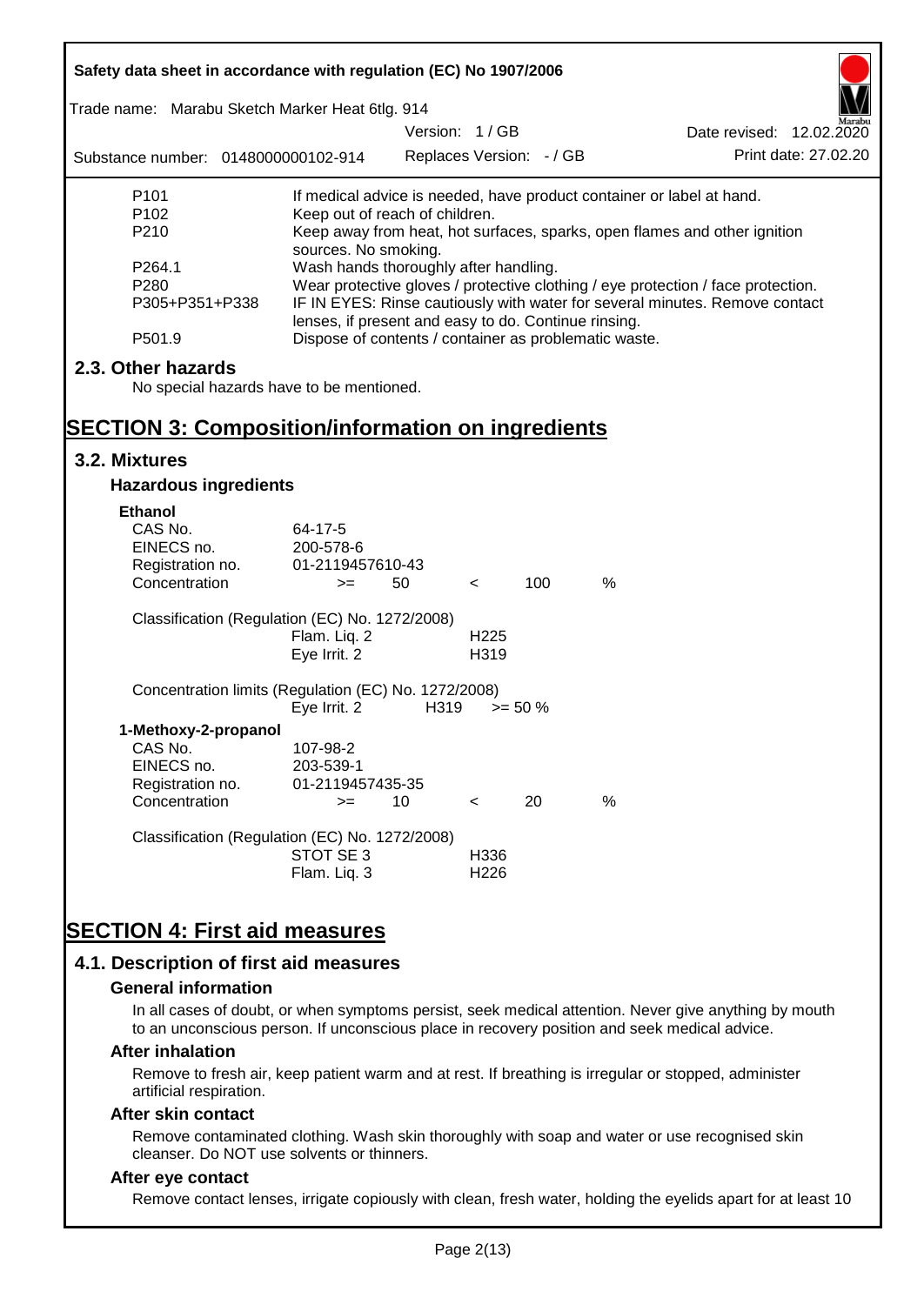|  |  |  | Safety data sheet in accordance with regulation (EC) No 1907/2006 |
|--|--|--|-------------------------------------------------------------------|
|--|--|--|-------------------------------------------------------------------|

Trade name: Marabu Sketch Marker Heat 6tlg. 914

Version: 1 / GB

Substance number: 0148000000102-914

Replaces Version: - / GB Print date: 27.02.20 Date revised: 12.02.2020

minutes and seek immediate medical advice.

#### **After ingestion**

If accidentally swallowed rinse the mouth with plenty of water (only if the person is conscious) and obtain immediate medical attention. Keep at rest. Do NOT induce vomiting.

**4.2. Most important symptoms and effects, both acute and delayed** Until now no symptoms known so far.

# **4.3. Indication of any immediate medical attention and special treatment needed**

## **Hints for the physician / treatment**

Treat symptomatically

# **SECTION 5: Firefighting measures**

## **5.1. Extinguishing media**

## **Suitable extinguishing media**

Recommended: alcohol resistant foam, CO2, powders, water spray/mist, Not be used for safety reasons: water jet

## **5.2. Special hazards arising from the substance or mixture**

In the event of fire the following can be released: Carbon monoxide (CO); Carbon dioxide (CO2); dense black smoke

## **5.3. Advice for firefighters**

## **Special protective equipment for fire-fighting**

Cool closed containers exposed to fire with water. Do not allow run-off from fire fighting to enter drains or water courses.

## **SECTION 6: Accidental release measures**

## **6.1. Personal precautions, protective equipment and emergency procedures**

Exclude sources of ignition and ventilate the area. Avoid breathing vapours. Refer to protective measures listed in Sections 7 and 8.

## **6.2. Environmental precautions**

Do not allow to enter drains or waterways. If the product contaminates lakes, rivers or sewage, inform appropriate authorities in accordance with local regulations.

## **6.3. Methods and material for containment and cleaning up**

Contain and collect spillage with non-combustible absorbent materials, e.g. sand, earth, vermiculite, diatomaceous earth and place in container for disposal according to local regulations (see section 13). Clean preferably with a detergent - avoid use of solvents.

## **6.4. Reference to other sections**

Information regarding Safe handling, see Section 7. Information regarding personal protective measures, see Section 8. Information regarding waste disposal, see Section 13.

## **SECTION 7: Handling and storage**

## **7.1. Precautions for safe handling**

## **Advice on safe handling**

Prevent the creation of flammable or explosive concentrations of vapour in air and avoid vapour concentration higher than the occupational exposure limits. In addition, the product should only be used in areas from which all naked lights and other sources of ignition have been excluded. Electrical equipment should be protected to the appropriate standard. Mixture may charge electrostatically: always use earthing leads when transferring from one container to another. Operators should wear anti-static footwear and clothing and floors should be of the conducting type. Isolate from sources of heat, sparks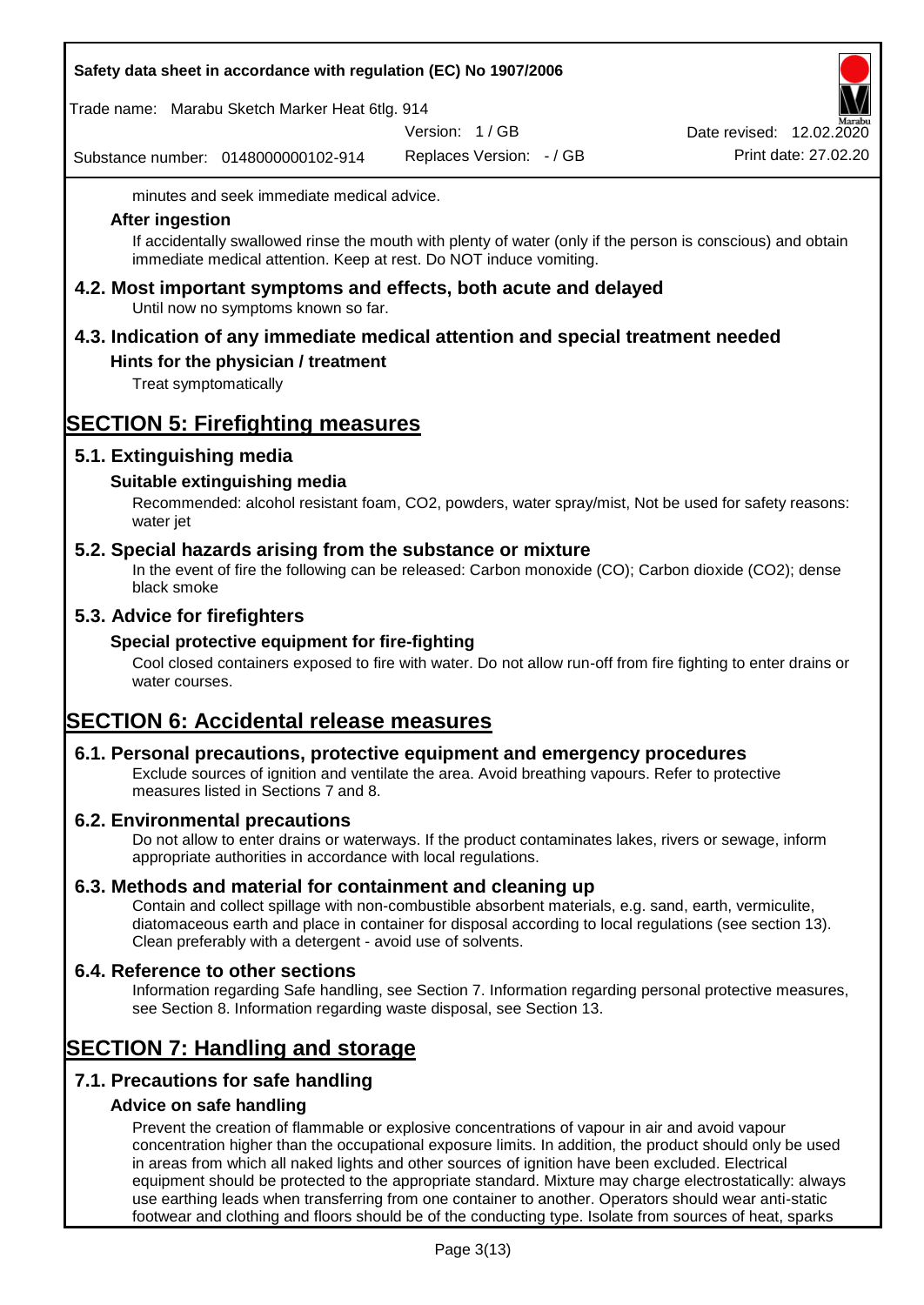| Safety data sheet in accordance with regulation (EC) No 1907/2006                                                                                                                                                                                                                                                                                                                                                                                                                                                                                                                                                                                                                |                    |                                   |                          |      |                                                                                                              |
|----------------------------------------------------------------------------------------------------------------------------------------------------------------------------------------------------------------------------------------------------------------------------------------------------------------------------------------------------------------------------------------------------------------------------------------------------------------------------------------------------------------------------------------------------------------------------------------------------------------------------------------------------------------------------------|--------------------|-----------------------------------|--------------------------|------|--------------------------------------------------------------------------------------------------------------|
| Trade name: Marabu Sketch Marker Heat 6tlg. 914                                                                                                                                                                                                                                                                                                                                                                                                                                                                                                                                                                                                                                  |                    |                                   |                          |      |                                                                                                              |
|                                                                                                                                                                                                                                                                                                                                                                                                                                                                                                                                                                                                                                                                                  |                    | Version: 1/GB                     |                          |      | Date revised: 12.02.2020                                                                                     |
| Substance number: 0148000000102-914                                                                                                                                                                                                                                                                                                                                                                                                                                                                                                                                                                                                                                              |                    |                                   | Replaces Version: - / GB |      | Print date: 27.02.20                                                                                         |
| and open flame. No sparking tools should be used. Avoid skin and eye contact. Avoid the inhalation of<br>be prohibited in application area. For personal protection see Section 8. Never use pressure to empty:<br>container is not a pressure vessel. Always keep in containers of same material as the original one.<br>Comply with the health and safety at work laws. Do not allow to enter drains or water courses.<br>Advice on protection against fire and explosion<br>Vapours are heavier than air and may spread along floors. Vapours may form explosive mixtures with<br>air.<br>Classification of fires / temperature class / Ignition group / Dust explosion class |                    |                                   |                          |      | particulates and spray mist arising from the application of this mixture. Smoking, eating and drinking shall |
| <b>Classification of fires</b><br>Temperature class                                                                                                                                                                                                                                                                                                                                                                                                                                                                                                                                                                                                                              | T <sub>3</sub>     | B (Combustible liquid substances) |                          |      |                                                                                                              |
| 7.2. Conditions for safe storage, including any incompatibilities                                                                                                                                                                                                                                                                                                                                                                                                                                                                                                                                                                                                                |                    |                                   |                          |      |                                                                                                              |
| Requirements for storage rooms and vessels                                                                                                                                                                                                                                                                                                                                                                                                                                                                                                                                                                                                                                       |                    |                                   |                          |      |                                                                                                              |
| Electrical installations/working materials must comply with the local applied technological safety<br>standards. Storage rooms in which filling operations take place must have a conducting floor. Store in<br>accordance with national regulation                                                                                                                                                                                                                                                                                                                                                                                                                              |                    |                                   |                          |      |                                                                                                              |
| Hints on storage assembly                                                                                                                                                                                                                                                                                                                                                                                                                                                                                                                                                                                                                                                        |                    |                                   |                          |      |                                                                                                              |
| Store away from oxidising agents, from strongly alkaline and strongly acid materials.                                                                                                                                                                                                                                                                                                                                                                                                                                                                                                                                                                                            |                    |                                   |                          |      |                                                                                                              |
| Further information on storage conditions                                                                                                                                                                                                                                                                                                                                                                                                                                                                                                                                                                                                                                        |                    |                                   |                          |      |                                                                                                              |
| Observe label precautions. Store between 15 and 30 °C in a dry, well ventilated place away from<br>sources of heat and direct sunlight. Keep container tightly closed. Keep away from sources of ignition.<br>No smoking. Prevent unauthorised access. Containers which are opened must be carefully resealed and<br>kept upright to prevent leakage.                                                                                                                                                                                                                                                                                                                            |                    |                                   |                          |      |                                                                                                              |
| 7.3. Specific end use(s)<br>Paint                                                                                                                                                                                                                                                                                                                                                                                                                                                                                                                                                                                                                                                |                    |                                   |                          |      |                                                                                                              |
| <u> SECTION 8: Exposure controls/personal protection</u>                                                                                                                                                                                                                                                                                                                                                                                                                                                                                                                                                                                                                         |                    |                                   |                          |      |                                                                                                              |
| 8.1. Control parameters                                                                                                                                                                                                                                                                                                                                                                                                                                                                                                                                                                                                                                                          |                    |                                   |                          |      |                                                                                                              |
| <b>Exposure limit values</b>                                                                                                                                                                                                                                                                                                                                                                                                                                                                                                                                                                                                                                                     |                    |                                   |                          |      |                                                                                                              |
| <b>Ethanol</b>                                                                                                                                                                                                                                                                                                                                                                                                                                                                                                                                                                                                                                                                   |                    |                                   |                          |      |                                                                                                              |
| List                                                                                                                                                                                                                                                                                                                                                                                                                                                                                                                                                                                                                                                                             | EH40               |                                   |                          |      |                                                                                                              |
| <b>Type</b>                                                                                                                                                                                                                                                                                                                                                                                                                                                                                                                                                                                                                                                                      | <b>WEL</b>         |                                   |                          |      |                                                                                                              |
| Value                                                                                                                                                                                                                                                                                                                                                                                                                                                                                                                                                                                                                                                                            | 1920               | mg/m <sup>3</sup>                 |                          | 1000 | ppm(V)                                                                                                       |
| <b>Status: 2011</b>                                                                                                                                                                                                                                                                                                                                                                                                                                                                                                                                                                                                                                                              |                    |                                   |                          |      |                                                                                                              |
| 1-Methoxy-2-propanol                                                                                                                                                                                                                                                                                                                                                                                                                                                                                                                                                                                                                                                             |                    |                                   |                          |      |                                                                                                              |
| List<br><b>Type</b>                                                                                                                                                                                                                                                                                                                                                                                                                                                                                                                                                                                                                                                              | EH40<br><b>WEL</b> |                                   |                          |      |                                                                                                              |
| Value                                                                                                                                                                                                                                                                                                                                                                                                                                                                                                                                                                                                                                                                            | 375                | mg/m <sup>3</sup>                 |                          | 100  | ppm(V)                                                                                                       |
| Short term exposure limit                                                                                                                                                                                                                                                                                                                                                                                                                                                                                                                                                                                                                                                        | 560                | mg/m <sup>3</sup>                 |                          | 150  | ppm(V)                                                                                                       |
| Skin resorption / sensibilisation: Sk;                                                                                                                                                                                                                                                                                                                                                                                                                                                                                                                                                                                                                                           |                    | <b>Status: 2011</b>               |                          |      |                                                                                                              |
| <b>Derived No/Minimal Effect Levels (DNEL/DMEL)</b>                                                                                                                                                                                                                                                                                                                                                                                                                                                                                                                                                                                                                              |                    |                                   |                          |      |                                                                                                              |
| <b>Ethanol</b>                                                                                                                                                                                                                                                                                                                                                                                                                                                                                                                                                                                                                                                                   |                    |                                   |                          |      |                                                                                                              |
| Type of value                                                                                                                                                                                                                                                                                                                                                                                                                                                                                                                                                                                                                                                                    |                    | Derived No Effect Level (DNEL)    |                          |      |                                                                                                              |
| Reference group                                                                                                                                                                                                                                                                                                                                                                                                                                                                                                                                                                                                                                                                  | Worker             |                                   |                          |      |                                                                                                              |
| Duration of exposure                                                                                                                                                                                                                                                                                                                                                                                                                                                                                                                                                                                                                                                             |                    | Long term                         |                          |      |                                                                                                              |
| Route of exposure                                                                                                                                                                                                                                                                                                                                                                                                                                                                                                                                                                                                                                                                |                    | inhalative                        |                          |      |                                                                                                              |
| Mode of action<br>Concentration                                                                                                                                                                                                                                                                                                                                                                                                                                                                                                                                                                                                                                                  |                    | Systemic effects<br>950           |                          |      | mg/m <sup>3</sup>                                                                                            |
|                                                                                                                                                                                                                                                                                                                                                                                                                                                                                                                                                                                                                                                                                  |                    |                                   |                          |      |                                                                                                              |
| Type of value<br>Reference group                                                                                                                                                                                                                                                                                                                                                                                                                                                                                                                                                                                                                                                 | Worker             | Derived No Effect Level (DNEL)    |                          |      |                                                                                                              |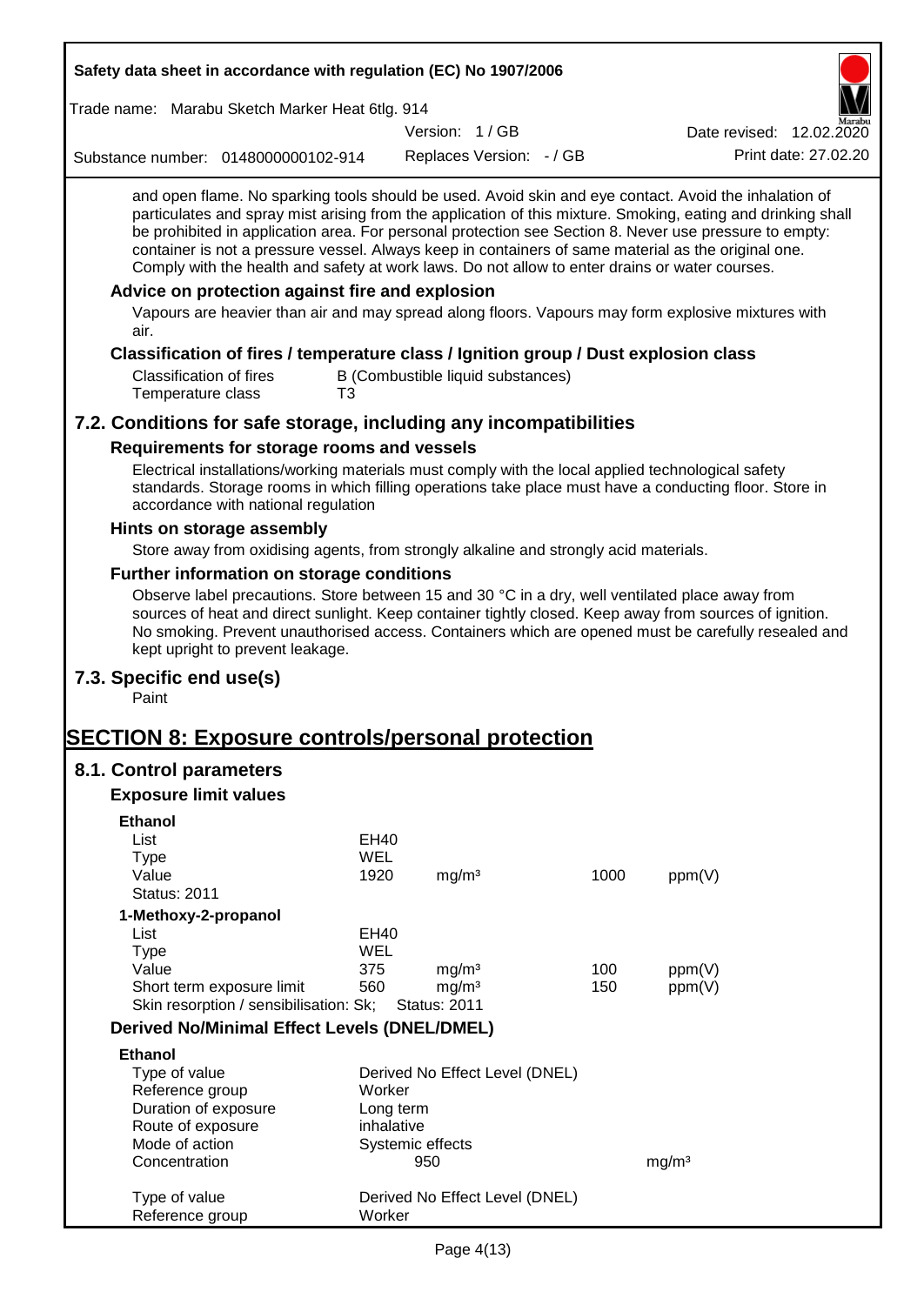| Safety data sheet in accordance with regulation (EC) No 1907/2006 |                                |                          |
|-------------------------------------------------------------------|--------------------------------|--------------------------|
| Trade name: Marabu Sketch Marker Heat 6tlg. 914                   |                                |                          |
|                                                                   | Version: 1/GB                  | Date revised: 12.02.2020 |
| Substance number: 0148000000102-914                               | Replaces Version: - / GB       | Print date: 27.02.20     |
| Duration of exposure                                              | Short term                     |                          |
| Route of exposure                                                 | inhalative                     |                          |
| Mode of action                                                    | Local effects                  |                          |
| Concentration                                                     | 1900                           | mg/m <sup>3</sup>        |
| Type of value                                                     | Derived No Effect Level (DNEL) |                          |
| Reference group                                                   | Worker                         |                          |
| Duration of exposure                                              | Long term                      |                          |
| Route of exposure                                                 | dermal                         |                          |
| Mode of action                                                    | Systemic effects               |                          |
| Concentration                                                     | 343                            | mg/kg/d                  |
| Type of value                                                     | Derived No Effect Level (DNEL) |                          |
| Reference group                                                   | Consumer                       |                          |
| Duration of exposure                                              | Long term                      |                          |
| Route of exposure                                                 | inhalative                     |                          |
| Mode of action                                                    | Systemic effects               |                          |
| Concentration                                                     | 114                            | mg/m <sup>3</sup>        |
| Type of value                                                     | Derived No Effect Level (DNEL) |                          |
| Reference group                                                   | Consumer                       |                          |
| Duration of exposure                                              | Short term                     |                          |
| Route of exposure                                                 | inhalative                     |                          |
| Mode of action                                                    | Local effects                  |                          |
| Concentration                                                     | 950                            | mg/m <sup>3</sup>        |
| Type of value                                                     | Derived No Effect Level (DNEL) |                          |
| Reference group                                                   | Consumer                       |                          |
| Duration of exposure                                              | Long term                      |                          |
| Route of exposure                                                 | dermal                         |                          |
| Mode of action                                                    | Systemic effects               |                          |
| Concentration                                                     | 206                            | mg/kg/d                  |
| Type of value                                                     | Derived No Effect Level (DNEL) |                          |
| Reference group                                                   | Consumer                       |                          |
| Duration of exposure                                              | Long term                      |                          |
| Route of exposure                                                 | oral                           |                          |
| Mode of action                                                    | Systemic effects               |                          |
| Concentration                                                     | 87                             | mg/kg/d                  |
|                                                                   |                                |                          |
| 1-Methoxy-2-propanol                                              |                                |                          |
| Type of value                                                     | Derived No Effect Level (DNEL) |                          |
| Reference group                                                   | Worker                         |                          |
| Duration of exposure                                              | Acute                          |                          |
| Route of exposure                                                 | inhalative                     |                          |
| Mode of action                                                    | Local effects                  |                          |
| Concentration                                                     | 553,5                          | mg/m <sup>3</sup>        |
| Type of value                                                     | Derived No Effect Level (DNEL) |                          |
| Reference group                                                   | Worker                         |                          |
| Duration of exposure                                              | Long term                      |                          |
| Route of exposure                                                 | dermal                         |                          |
| Mode of action                                                    | Systemic effects               |                          |
| Concentration                                                     | 50,6                           | mg/person/               |
|                                                                   |                                | d                        |
| Type of value                                                     | Derived No Effect Level (DNEL) |                          |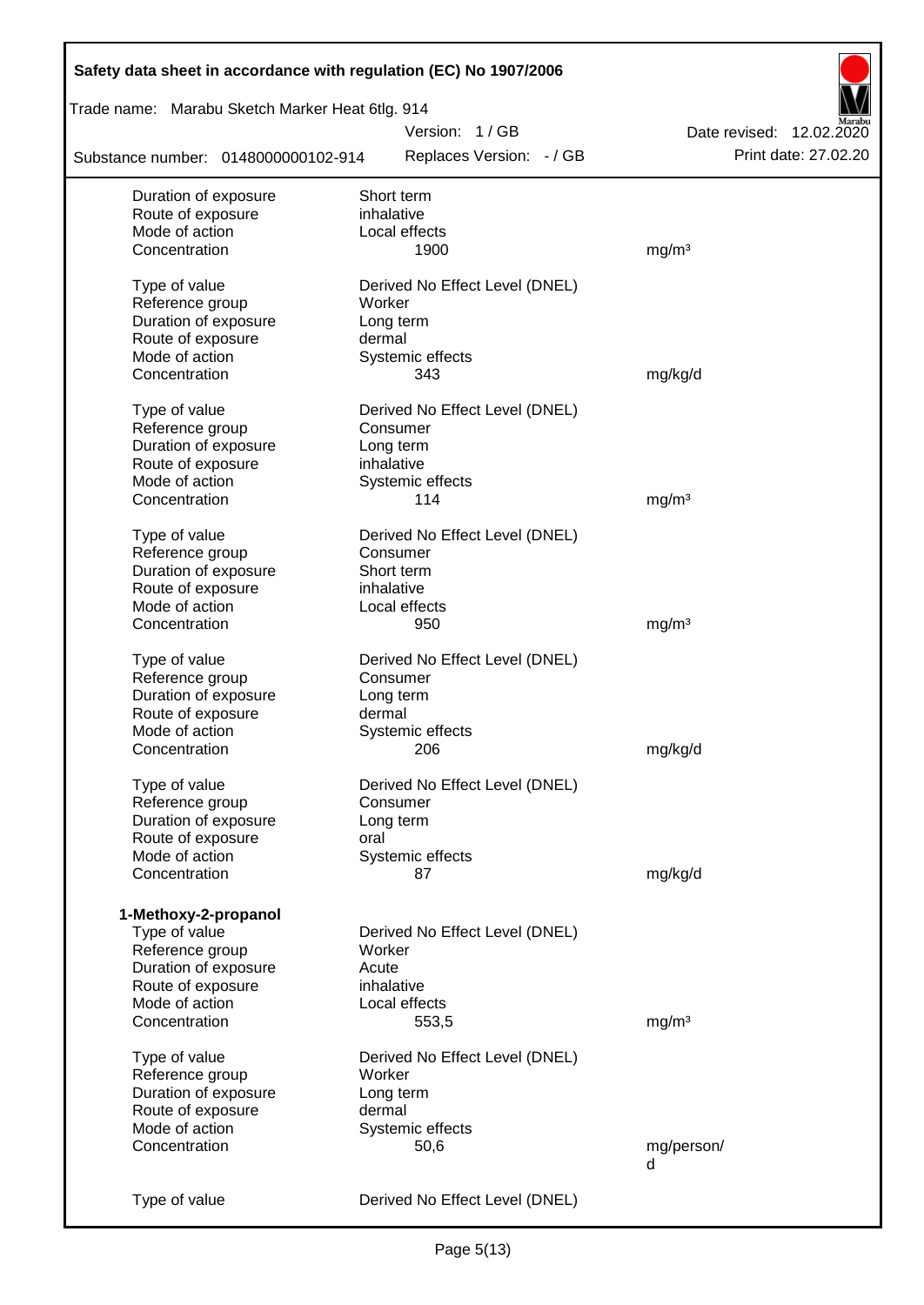| Safety data sheet in accordance with regulation (EC) No 1907/2006 |                                |                          |
|-------------------------------------------------------------------|--------------------------------|--------------------------|
| Trade name: Marabu Sketch Marker Heat 6tlg. 914                   |                                |                          |
|                                                                   | Version: 1/GB                  | Date revised: 12.02.2020 |
| Substance number: 0148000000102-914                               | Replaces Version: - / GB       | Print date: 27.02.20     |
| Reference group                                                   | Worker                         |                          |
| Duration of exposure                                              | Long term                      |                          |
| Route of exposure                                                 | inhalative                     |                          |
| Mode of action                                                    | Systemic effects               |                          |
| Concentration                                                     | 369                            | mg/m <sup>3</sup>        |
| Type of value                                                     | Derived No Effect Level (DNEL) |                          |
| Reference group                                                   | <b>General Population</b>      |                          |
| Duration of exposure                                              | Long term                      |                          |
| Route of exposure                                                 | dermal                         |                          |
| Mode of action                                                    | Systemic effects               |                          |
| Concentration                                                     | 18,1                           | mg/kg                    |
| Type of value                                                     | Derived No Effect Level (DNEL) |                          |
| Reference group                                                   | <b>General Population</b>      |                          |
| Duration of exposure                                              | Long term                      |                          |
| Route of exposure                                                 | inhalative                     |                          |
| Mode of action                                                    | Systemic effects               |                          |
| Concentration                                                     | 43,9                           | mg/m <sup>3</sup>        |
| Type of value                                                     | Derived No Effect Level (DNEL) |                          |
| Reference group                                                   | <b>General Population</b>      |                          |
| Duration of exposure                                              | Long term                      |                          |
| Route of exposure                                                 | oral                           |                          |
| Mode of action                                                    | Systemic effects               |                          |
| Concentration                                                     | 3,3                            | mg/kg/d                  |
| <b>Predicted No Effect Concentration (PNEC)</b>                   |                                |                          |
| <b>Ethanol</b>                                                    |                                |                          |
| Type of value                                                     | <b>PNEC</b>                    |                          |
| Type                                                              | Freshwater                     |                          |
| Concentration                                                     | 0,96                           | mg/l                     |
|                                                                   |                                |                          |
| Type of value                                                     | <b>PNEC</b>                    |                          |
| <b>Type</b>                                                       | Saltwater                      |                          |
| Concentration                                                     | 0,79                           | mg/l                     |
| Type of value                                                     | <b>PNEC</b>                    |                          |
| <b>Type</b>                                                       | Water (intermittent release)   |                          |
| Concentration                                                     | 2,75                           | mg/l                     |
| Type of value                                                     | <b>PNEC</b>                    |                          |
| <b>Type</b>                                                       | Sewage treatment plant (STP)   |                          |
| Concentration                                                     | 580                            | mg/l                     |
| Type of value                                                     | <b>PNEC</b>                    |                          |
| <b>Type</b>                                                       | Freshwater sediment            |                          |
| Concentration                                                     | 3,6                            | mg/kg                    |
| Type of value                                                     | <b>PNEC</b>                    |                          |
| <b>Type</b>                                                       | Marine sediment                |                          |
| Concentration                                                     | 2,9                            | mg/kg                    |
| Type of value                                                     | <b>PNEC</b>                    |                          |
| <b>Type</b>                                                       | Soil                           |                          |
| Concentration                                                     | 0,63                           | mg/kg                    |
|                                                                   |                                |                          |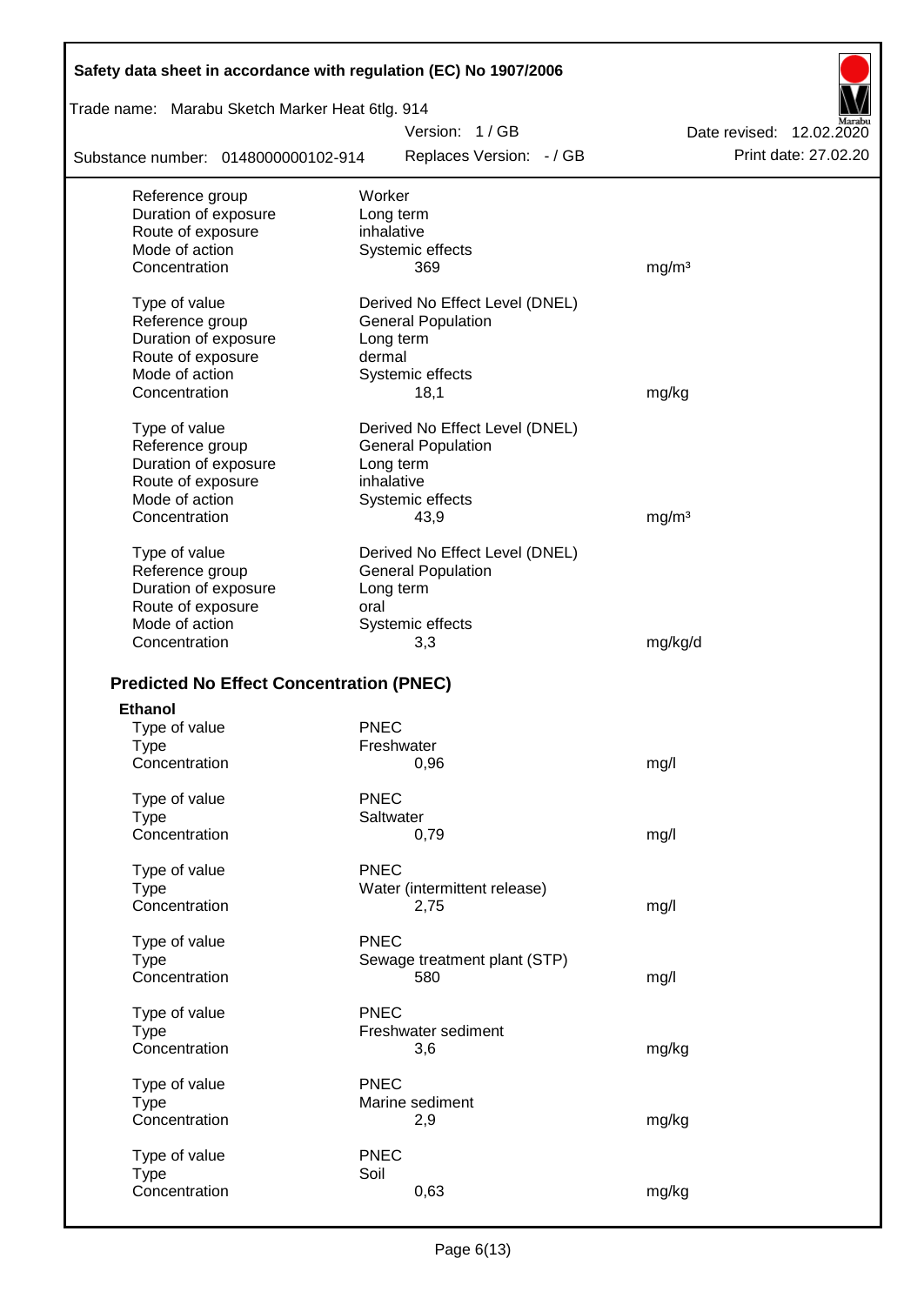|                                                 | Safety data sheet in accordance with regulation (EC) No 1907/2006 |                          |
|-------------------------------------------------|-------------------------------------------------------------------|--------------------------|
| Trade name: Marabu Sketch Marker Heat 6tlg. 914 |                                                                   |                          |
|                                                 | Version: 1/GB                                                     | Date revised: 12.02.2020 |
| Substance number: 0148000000102-914             | Replaces Version: - / GB                                          | Print date: 27.02.20     |
| 1-Methoxy-2-propanol                            |                                                                   |                          |
| Type of value                                   | <b>PNEC</b>                                                       |                          |
| <b>Type</b>                                     | Freshwater                                                        |                          |
| Concentration                                   | 10                                                                | mg/l                     |
| Type of value                                   | <b>PNEC</b>                                                       |                          |
| <b>Type</b>                                     | Water                                                             |                          |
| Concentration                                   | 41,6                                                              | mg/kg                    |
| Type of value                                   | <b>PNEC</b>                                                       |                          |
| <b>Type</b>                                     | Sediment                                                          |                          |
| Concentration                                   | 41,6                                                              | mg/kg                    |
| Type of value                                   | <b>PNEC</b>                                                       |                          |
| <b>Type</b>                                     | Marine sediment                                                   |                          |
| Concentration                                   | 4,17                                                              | mg/kg                    |
| Type of value                                   | <b>PNEC</b>                                                       |                          |
| <b>Type</b>                                     | Soil                                                              |                          |
| Concentration                                   | 2,47                                                              | mg/kg                    |
| Type of value                                   | PNEC                                                              |                          |
| <b>Type</b>                                     | Sewage treatment plant (STP)                                      |                          |
| Concentration                                   | 100                                                               | mg/l                     |
|                                                 |                                                                   |                          |

## **8.2. Exposure controls**

#### **Exposure controls**

Provide adequate ventilation. Where reasonably practicable this should be achieved by the use of local exhaust ventilation and good general extraction. If these are not sufficient to maintain concentrations of particulates and solvent vapour below the OEL, suitable respiratory protection must be worn.

#### **Respiratory protection**

If workers are exposed to concentrations above the exposure limit they must use appropriate, certified respirators. Full mask, filter A

#### **Hand protection**

There is no one glove material or combination of materials that will give unlimited resistance to any individual or combination of chemicals.

For prolonged or repeated handling nitrile rubber gloves with textile undergloves are required.

| Material thickness | 0.5 | mm  |
|--------------------|-----|-----|
| Breakthrough time  | 30  | min |

The breakthrough time must be greater than the end use time of the product.

The instructions and information provided by the glove manufacturer on use, storage, maintenance and replacement must be followed.

Gloves should be replaced regularly and if there is any sign of damage to the glove material.

Always ensure that gloves are free from defects and that they are stored and used correctly.

The performance or effectiveness of the glove may be reduced by physical/ chemical damage and poor maintenance.

Barrier creams may help to protect the exposed areas of the skin, they should however not be applied once exposure has occurred.

#### **Eye protection**

Use safety eyewear designed to protect against splash of liquids.

## **Body protection**

Cotton or cotton/synthetic overalls or coveralls are normally suitable.

# **SECTION 9: Physical and chemical properties**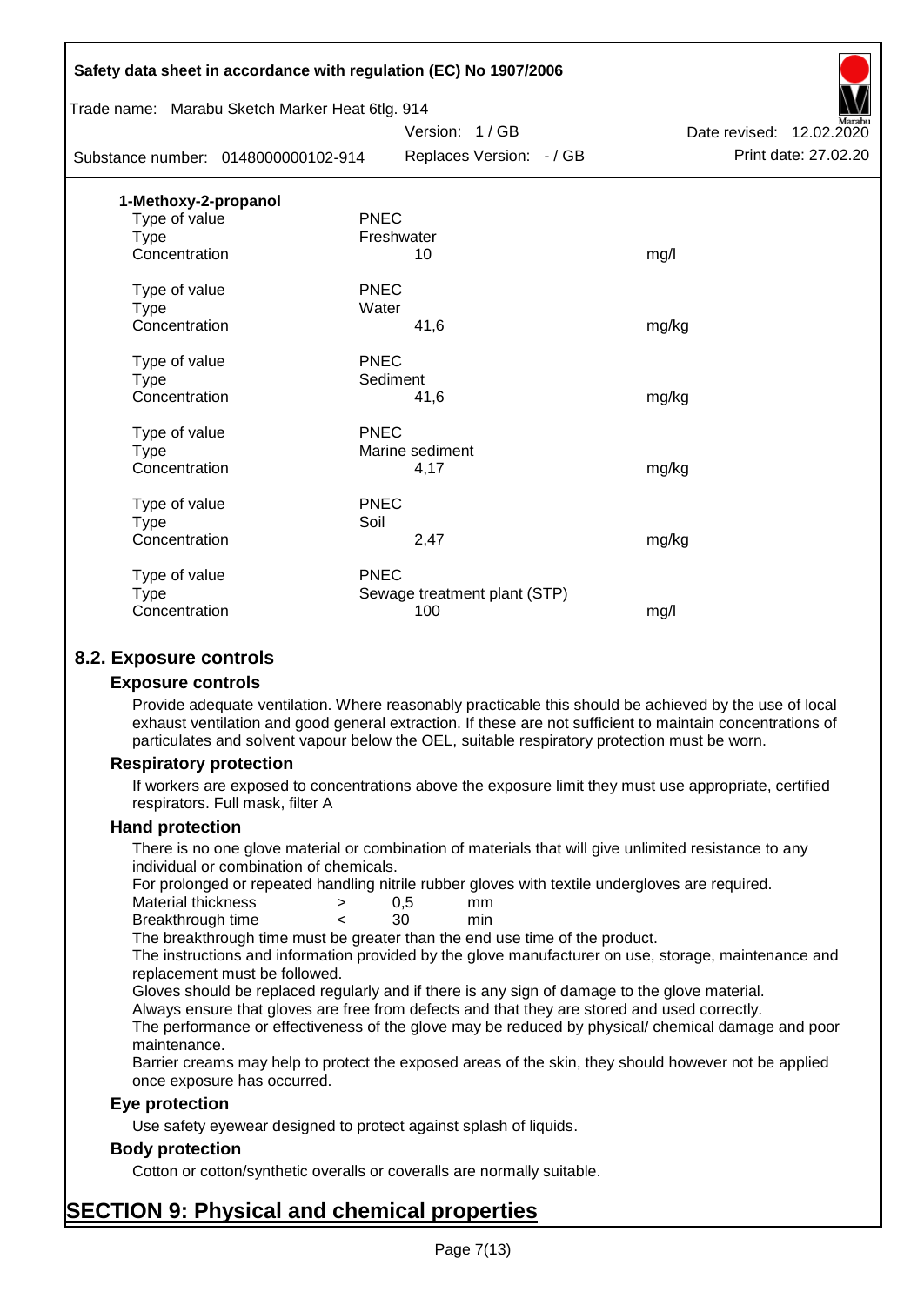| Safety data sheet in accordance with regulation (EC) No 1907/2006<br>Trade name: Marabu Sketch Marker Heat 6tlg. 914 |         | Version: 1/GB            |                 | Date revised: 12.02.2020<br>Print date: 27.02.20 |
|----------------------------------------------------------------------------------------------------------------------|---------|--------------------------|-----------------|--------------------------------------------------|
| Substance number: 0148000000102-914                                                                                  |         | Replaces Version: - / GB |                 |                                                  |
| 9.1. Information on basic physical and chemical properties                                                           |         |                          |                 |                                                  |
| Form                                                                                                                 | Liquid  |                          |                 |                                                  |
| <b>Colour</b><br><b>Odour</b>                                                                                        | red     | solvent-like             |                 |                                                  |
|                                                                                                                      |         |                          |                 |                                                  |
| <b>Odour threshold</b><br>Remarks                                                                                    |         | No data available        |                 |                                                  |
|                                                                                                                      |         |                          |                 |                                                  |
| pH value<br>Remarks                                                                                                  |         |                          |                 |                                                  |
|                                                                                                                      |         | Not applicable           |                 |                                                  |
| <b>Melting point</b><br>Remarks                                                                                      |         | not determined           |                 |                                                  |
|                                                                                                                      |         |                          |                 |                                                  |
| <b>Freezing point</b><br>Remarks                                                                                     |         | not determined           |                 |                                                  |
|                                                                                                                      |         |                          |                 |                                                  |
| Initial boiling point and boiling range<br>Value                                                                     |         | 78                       | $\rm ^{\circ}C$ |                                                  |
|                                                                                                                      | appr.   |                          |                 |                                                  |
| <b>Flash point</b><br>Value                                                                                          |         | 12                       | $\rm ^{\circ}C$ |                                                  |
|                                                                                                                      |         |                          |                 |                                                  |
| Evaporation rate (ether $= 1$ ) :<br>Remarks                                                                         |         | not determined           |                 |                                                  |
|                                                                                                                      |         |                          |                 |                                                  |
| <b>Flammability (solid, gas)</b><br>Not applicable                                                                   |         |                          |                 |                                                  |
| Upper/lower flammability or explosive limits                                                                         |         |                          |                 |                                                  |
| Lower explosion limit                                                                                                | appr.   | 1,5<br>15                | %(V)            |                                                  |
| Upper explosion limit<br>Source                                                                                      | appr.   | Literature value         | $%$ (V)         |                                                  |
| Vapour pressure                                                                                                      |         |                          |                 |                                                  |
| Value                                                                                                                | appr.   | 59                       | hPa             |                                                  |
| <b>Vapour density</b>                                                                                                |         |                          |                 |                                                  |
| Remarks                                                                                                              |         | not determined           |                 |                                                  |
| <b>Density</b>                                                                                                       |         |                          |                 |                                                  |
| <b>Remarks</b>                                                                                                       |         | not determined           |                 |                                                  |
| Solubility in water                                                                                                  |         |                          |                 |                                                  |
| Remarks                                                                                                              |         | partially miscible       |                 |                                                  |
| <b>Partition coefficient: n-octanol/water</b>                                                                        |         |                          |                 |                                                  |
| Remarks                                                                                                              |         | Not applicable           |                 |                                                  |
| Ignition temperature                                                                                                 |         |                          |                 |                                                  |
| Value                                                                                                                | appr.   | 287                      | $\rm ^{\circ}C$ |                                                  |
| Source                                                                                                               |         | Literature value         |                 |                                                  |
| <b>Efflux time</b>                                                                                                   |         |                          |                 |                                                  |
| Value                                                                                                                | $\,<\,$ | 12                       | s               |                                                  |
| Temperature                                                                                                          |         | 20<br>$^{\circ}C$        |                 |                                                  |
| Method                                                                                                               |         | DIN 53211 4 mm           |                 |                                                  |
| <b>Explosive properties</b>                                                                                          |         |                          |                 |                                                  |
| evaluation                                                                                                           | no      |                          |                 |                                                  |
| <b>Oxidising properties</b>                                                                                          |         |                          |                 |                                                  |
| evaluation                                                                                                           |         | None known               |                 |                                                  |
| 9.2. Other information                                                                                               |         |                          |                 |                                                  |

 $\mathbf{I}$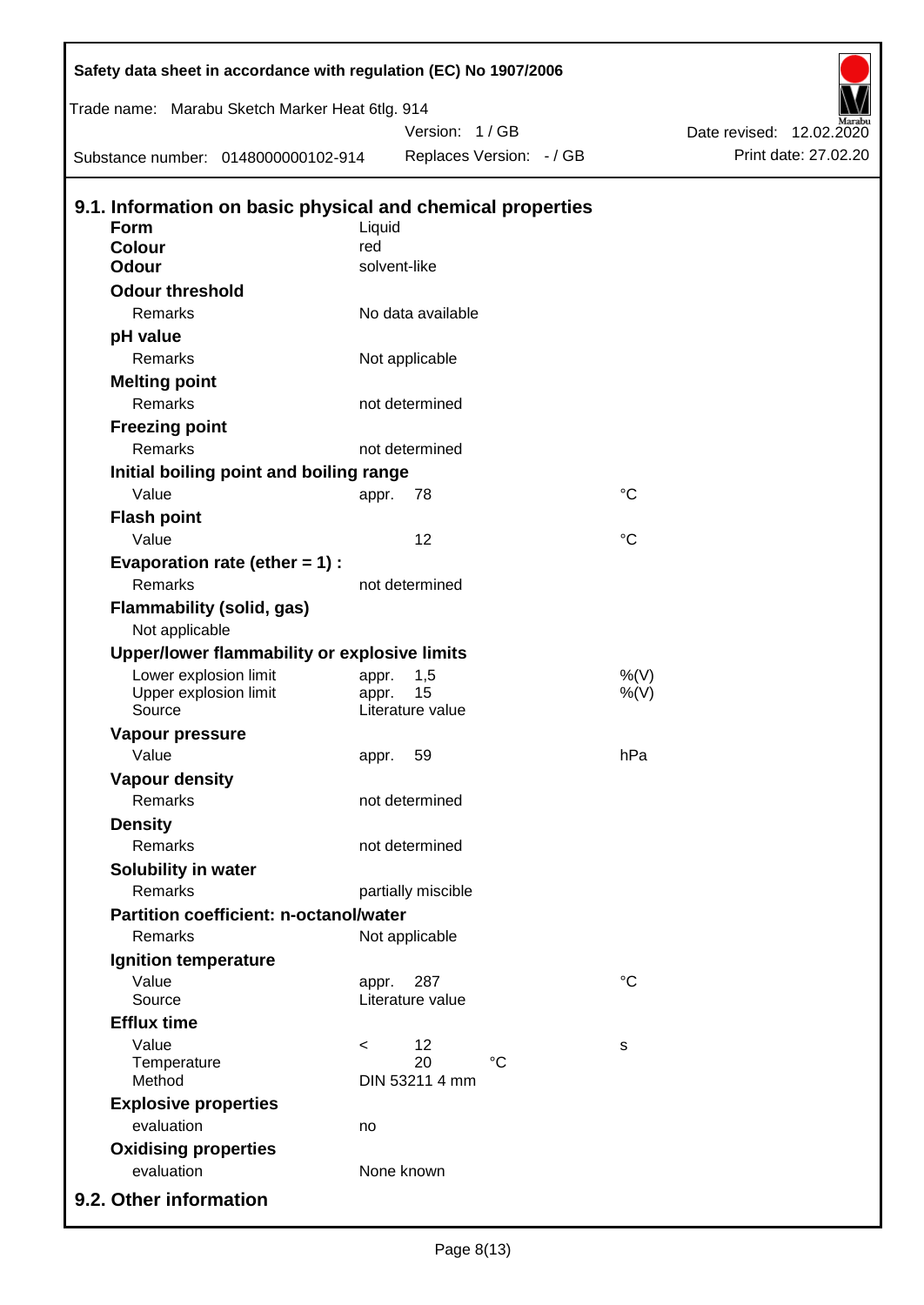| Safety data sheet in accordance with regulation (EC) No 1907/2006                                                                                                     |          |                                      |                                                                                                        |
|-----------------------------------------------------------------------------------------------------------------------------------------------------------------------|----------|--------------------------------------|--------------------------------------------------------------------------------------------------------|
| Trade name: Marabu Sketch Marker Heat 6tlg. 914                                                                                                                       |          |                                      |                                                                                                        |
|                                                                                                                                                                       |          | Version: 1/GB                        | Date revised: 12.02.2020                                                                               |
| Substance number: 0148000000102-914                                                                                                                                   |          | Replaces Version: - / GB             | Print date: 27.02.20                                                                                   |
| <b>Other information</b>                                                                                                                                              |          |                                      | The physical specifications are approximate values and refer to the used safety relevant component(s). |
| <b>SECTION 10: Stability and reactivity</b>                                                                                                                           |          |                                      |                                                                                                        |
| 10.1. Reactivity<br>No hazardous reactions when stored and handled according to prescribed instructions.                                                              |          |                                      |                                                                                                        |
| 10.2. Chemical stability<br>Stable under recommended storage and handling conditions (see section 7).                                                                 |          |                                      |                                                                                                        |
| 10.3. Possibility of hazardous reactions<br>Keep away from oxidising agents, strongly alkaline and strongly acid materials in order to avoid<br>exothermic reactions. |          |                                      |                                                                                                        |
| 10.4. Conditions to avoid<br>When exposed to high temperatures may produce hazardous decomposition products.                                                          |          |                                      |                                                                                                        |
| 10.5. Incompatible materials<br>No hazardous reactions when stored and handled according to prescribed instructions.                                                  |          |                                      |                                                                                                        |
| 10.6. Hazardous decomposition products<br>See chapter 5.2 (Firefighting measures - Special hazards arising from the substance or mixture).                            |          |                                      |                                                                                                        |
| <b>SECTION 11: Toxicological information</b>                                                                                                                          |          |                                      |                                                                                                        |
| 11.1. Information on toxicological effects                                                                                                                            |          |                                      |                                                                                                        |
| <b>Acute oral toxicity</b>                                                                                                                                            |          |                                      |                                                                                                        |
| Remarks                                                                                                                                                               |          |                                      | Based on available data, the classification criteria are not met.                                      |
| <b>Acute oral toxicity (Components)</b>                                                                                                                               |          |                                      |                                                                                                        |
| 1-Methoxy-2-propanol                                                                                                                                                  |          |                                      |                                                                                                        |
| <b>Species</b>                                                                                                                                                        | rat      |                                      |                                                                                                        |
| LD50                                                                                                                                                                  |          | 5200                                 | mg/kg                                                                                                  |
| <b>Acute dermal toxicity</b><br>Remarks                                                                                                                               |          |                                      | Based on available data, the classification criteria are not met.                                      |
| <b>Acute dermal toxicity (Components)</b>                                                                                                                             |          |                                      |                                                                                                        |
|                                                                                                                                                                       |          |                                      |                                                                                                        |
| 1-Methoxy-2-propanol<br>Species                                                                                                                                       | rabbit   |                                      |                                                                                                        |
| LD50                                                                                                                                                                  |          | 14000                                | mg/kg                                                                                                  |
| <b>Acute inhalational toxicity</b>                                                                                                                                    |          |                                      |                                                                                                        |
| Remarks                                                                                                                                                               |          |                                      | Based on available data, the classification criteria are not met.                                      |
| <b>Skin corrosion/irritation</b>                                                                                                                                      |          |                                      |                                                                                                        |
| Remarks                                                                                                                                                               |          |                                      | Based on available data, the classification criteria are not met.                                      |
| Serious eye damage/irritation                                                                                                                                         |          |                                      |                                                                                                        |
| evaluation<br>Remarks                                                                                                                                                 | irritant | The classification criteria are met. |                                                                                                        |
| <b>Sensitization</b>                                                                                                                                                  |          |                                      |                                                                                                        |
| Remarks                                                                                                                                                               |          |                                      | Based on available data, the classification criteria are not met.                                      |
| <b>Mutagenicity</b><br>Remarks                                                                                                                                        |          |                                      | Based on available data, the classification criteria are not met.                                      |
| <b>Reproductive toxicity</b>                                                                                                                                          |          |                                      |                                                                                                        |
| Remarks                                                                                                                                                               |          |                                      | Based on available data, the classification criteria are not met.                                      |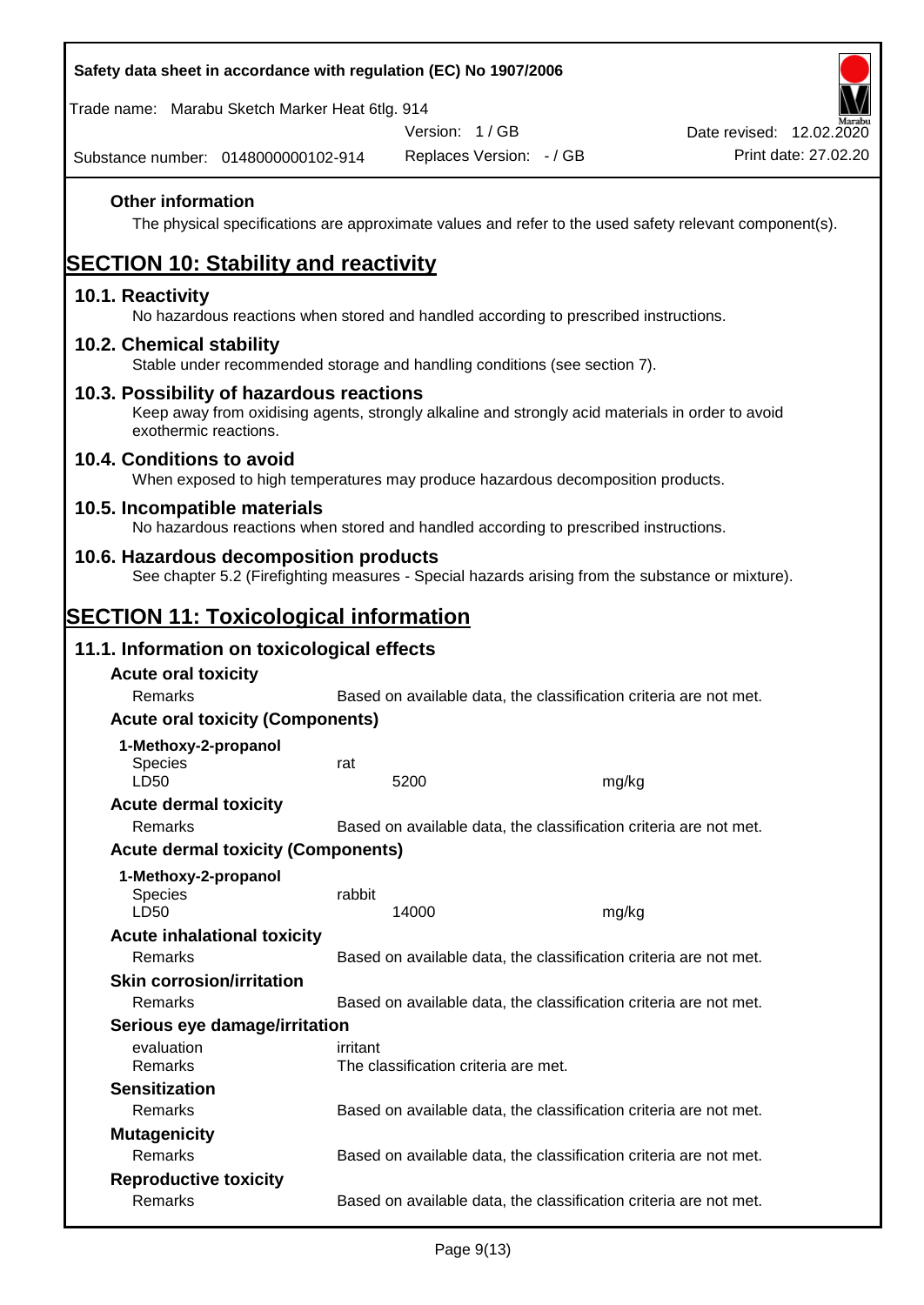#### **Safety data sheet in accordance with regulation (EC) No 1907/2006**

Trade name: Marabu Sketch Marker Heat 6tlg. 914

Version: 1 / GB

Date revised: 12.02.2020

Substance number: 0148000000102-914

Replaces Version: - / GB Print date: 27.02.20

| Carcinogenicity<br><b>Remarks</b>            | Based on available data, the classification criteria are not met.                                  |
|----------------------------------------------|----------------------------------------------------------------------------------------------------|
| <b>Specific Target Organ Toxicity (STOT)</b> |                                                                                                    |
| Single exposure<br><b>Remarks</b>            | Based on available data, the classification criteria are not met.                                  |
| <b>Repeated exposure</b><br><b>Remarks</b>   | Based on available data, the classification criteria are not met.                                  |
| <b>Aspiration hazard</b>                     |                                                                                                    |
|                                              | Based on available data, the classification criteria are not met.                                  |
| <b>Experience in practice</b>                |                                                                                                    |
|                                              | Exposure to component solvents vapours concentration in excess of the stated occupational exposure |

Exposure to component solvents vapours concentration in excess of the stated occupational exposure limit may result in adverse health effects such as mucous membrane and respiratory system irritation and adverse effects on kidney, liver and central nervous system. Symptoms and signs include headache, dizziness, fatigue, muscular weakness, drowsiness and in extreme cases, loss of consciousness. Solvents may cause some of the above effects by absorption through the skin. Repeated or prolonged contact with the mixture may cause removal of natural fat from the skin resulting in non-allergic contact dermatitis and absorption through the skin. The liquid splashed in the eyes may cause irritation and reversible damage. Ingestion may cause nausea, diarrhoea and vomiting. This takes into account, where known, delayed and immediate effects and also chronic effects of components from short-term and long-term exposure by oral, inhalation and dermal routes of exposure and eye contact.

## **Other information**

There are no data available on the mixture itself.

The mixture has been assessed following the additivity method of the CLP Regulation (EC) No 1272/2008 and classified for toxicological hazards accordingly.

# **SECTION 12: Ecological information**

## **12.1. Toxicity**

#### **General information**

There are no data available on the mixture itself.Do not allow to enter drains or water courses.The mixture has been assessed following the summation method of the CLP Regulation (EC) No 1272/2008 and is not classified as dangerous for the environment.

## **Fish toxicity (Components)**

| 1-Methoxy-2-propanol                  |   |                              |   |      |
|---------------------------------------|---|------------------------------|---|------|
| <b>Species</b>                        |   | golden orfe (Leuciscus idus) |   |      |
| LC <sub>0</sub>                       | ⋗ | 4600                         |   | mq/l |
| Duration of exposure                  |   | 96                           | h |      |
| <b>Daphnia toxicity (Components)</b>  |   |                              |   |      |
| 1-Methoxy-2-propanol                  |   |                              |   |      |
| <b>Species</b>                        |   | Daphnia magna                |   |      |
| EC50                                  |   | 23300                        |   | mq/1 |
| Duration of exposure                  |   | 48                           | h |      |
| <b>Algae toxicity (Components)</b>    |   |                              |   |      |
| 1-Methoxy-2-propanol                  |   |                              |   |      |
| <b>Species</b>                        |   | Desmodesmus                  |   |      |
| EC50                                  | ⋗ | 1000                         |   | mq/1 |
| Duration of exposure                  |   | 168                          | h |      |
| <b>Bacteria toxicity (Components)</b> |   |                              |   |      |
| 1-Methoxy-2-propanol                  |   |                              |   |      |
| Species                               |   | activated sludge             |   |      |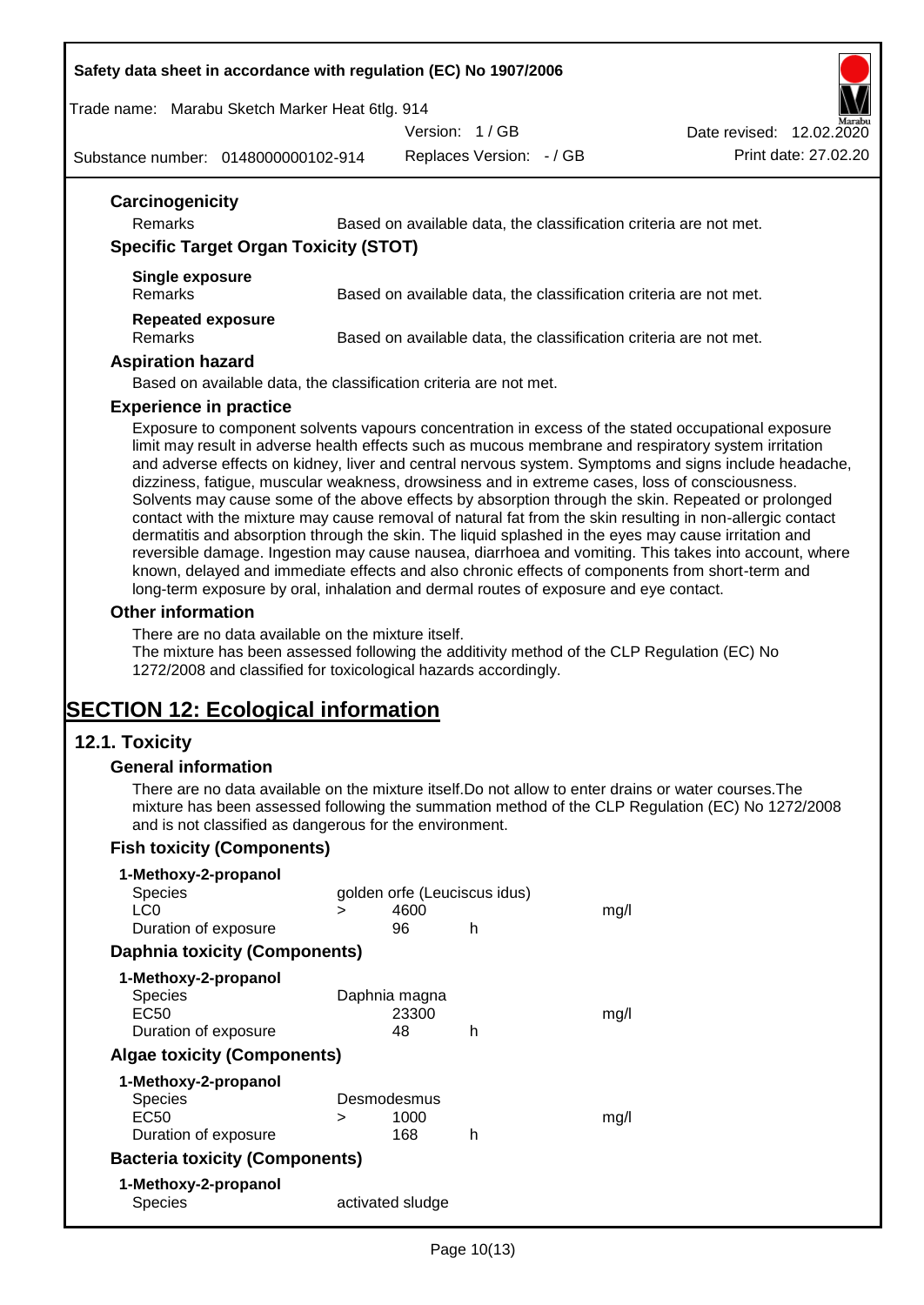| Safety data sheet in accordance with regulation (EC) No 1907/2006                                                                                                                                                                                                                                                                                                                                                                              |                                                                                                                                                                                                                                                                                                                                                                                                                                                                                                                  |                   |                            |   |                                                         |                          |                      |
|------------------------------------------------------------------------------------------------------------------------------------------------------------------------------------------------------------------------------------------------------------------------------------------------------------------------------------------------------------------------------------------------------------------------------------------------|------------------------------------------------------------------------------------------------------------------------------------------------------------------------------------------------------------------------------------------------------------------------------------------------------------------------------------------------------------------------------------------------------------------------------------------------------------------------------------------------------------------|-------------------|----------------------------|---|---------------------------------------------------------|--------------------------|----------------------|
| Trade name: Marabu Sketch Marker Heat 6tlg. 914                                                                                                                                                                                                                                                                                                                                                                                                |                                                                                                                                                                                                                                                                                                                                                                                                                                                                                                                  |                   | Version: 1/GB              |   |                                                         | Date revised: 12.02.2020 |                      |
| Substance number: 0148000000102-914                                                                                                                                                                                                                                                                                                                                                                                                            |                                                                                                                                                                                                                                                                                                                                                                                                                                                                                                                  |                   | Replaces Version: - / GB   |   |                                                         |                          | Print date: 27.02.20 |
| <b>EC50</b>                                                                                                                                                                                                                                                                                                                                                                                                                                    |                                                                                                                                                                                                                                                                                                                                                                                                                                                                                                                  | $\,>$             | 1000                       |   | mg/l                                                    |                          |                      |
| 12.2. Persistence and degradability<br><b>General information</b><br>No data available<br>1-Methoxy-2-propanol<br>Value<br>Duration of test<br>evaluation<br>Method<br>12.3. Bioaccumulative potential<br><b>General information</b><br>Remarks<br>12.4. Mobility in soil<br><b>General information</b><br>12.5. Results of PBT and vPvB assessment<br><b>General information</b><br>12.6. Other adverse effects<br><b>General information</b> | <b>Biodegradability (Components)</b><br>There are no data available on the mixture itself.<br><b>Partition coefficient: n-octanol/water</b><br>There are no data available on the mixture itself.<br>There are no data available on the mixture itself.<br>There are no data available on the mixture itself.                                                                                                                                                                                                    | <b>OECD 301 F</b> | 90<br>28<br>Not applicable | d | %<br>Readily biodegradable (according to OECD criteria) |                          |                      |
| <b>SECTION 13: Disposal considerations</b>                                                                                                                                                                                                                                                                                                                                                                                                     |                                                                                                                                                                                                                                                                                                                                                                                                                                                                                                                  |                   |                            |   |                                                         |                          |                      |
| 13.1. Waste treatment methods                                                                                                                                                                                                                                                                                                                                                                                                                  |                                                                                                                                                                                                                                                                                                                                                                                                                                                                                                                  |                   |                            |   |                                                         |                          |                      |
| EWC waste code                                                                                                                                                                                                                                                                                                                                                                                                                                 | Disposal recommendations for the product<br>Do not allow to enter drains or water courses.<br>Wastes and emptied containers should be classified in accordance with relevant national regulation.<br>The European Waste Catalogue classification of this product, when disposed of as waste is<br>If this product is mixed with other wastes, the original waste product code may no longer apply and the<br>appropriate code should be assigned.<br>For further information contact your local waste authority. | 08 03 12*         |                            |   | waste ink containing dangerous substances               |                          |                      |
|                                                                                                                                                                                                                                                                                                                                                                                                                                                | Disposal recommendations for packaging                                                                                                                                                                                                                                                                                                                                                                                                                                                                           |                   |                            |   |                                                         |                          |                      |
|                                                                                                                                                                                                                                                                                                                                                                                                                                                | Using information provided in this safety data sheet, advice should be obtained from the relevant waste<br>authority on the classification of empty containers.<br>Empty containers must be scrapped or reconditioned.<br>Not emptied containers are hazardous waste (waste code number 150110).                                                                                                                                                                                                                 |                   |                            |   |                                                         |                          |                      |
| <b>SECTION 14: Transport information</b>                                                                                                                                                                                                                                                                                                                                                                                                       |                                                                                                                                                                                                                                                                                                                                                                                                                                                                                                                  |                   |                            |   |                                                         |                          |                      |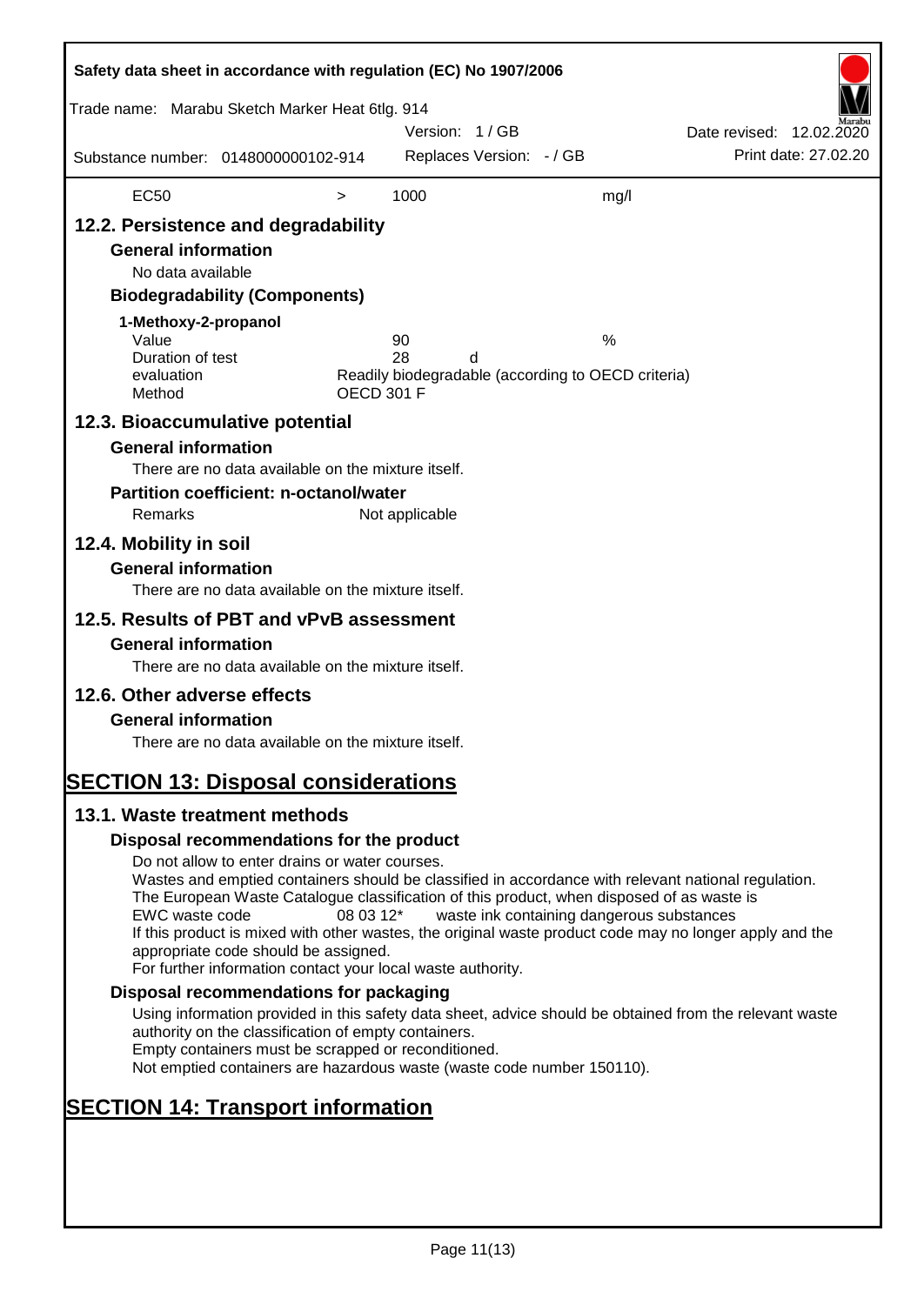## **Safety data sheet in accordance with regulation (EC) No 1907/2006**

## Trade name: Marabu Sketch Marker Heat 6tlg. 914

Substance number: 0148000000102-914

|                                     | <b>Land transport ADR/RID</b> | <b>Marine transport</b><br><b>IMDG/GGVSee</b> | Air transport<br><b>ICAO/IATA</b> |
|-------------------------------------|-------------------------------|-----------------------------------------------|-----------------------------------|
| Tunnel restriction code             | D/E                           |                                               |                                   |
| 14.1. UN number                     | 1263                          | 1263                                          | 1263                              |
| 14.2. UN proper shipping name       | <b>PAINT</b>                  | <b>PAINT</b>                                  | <b>PAINT</b>                      |
| 14.3. Transport hazard<br>class(es) | $\mathbf{3}$                  | 3                                             | 3                                 |
| Label                               |                               |                                               |                                   |
| 14.4. Packing group                 | $\mathbf H$                   | $\ensuremath{\mathsf{II}}$                    | Ш                                 |
| Special provision                   | 640D                          |                                               |                                   |
| <b>Limited Quantity</b>             | 51                            |                                               |                                   |
| Transport category                  | 3                             |                                               |                                   |
| 14.5. Environmental hazards         |                               | no                                            |                                   |

Version: 1 / GB

## **Information for all modes of transport**

## **14.6. Special precautions for user**

Transport within the user's premises:

Always transport in closed containers that are upright and secure.

Ensure that persons transporting the product know what to do in the event of an accident or spillage.

## **Other information**

**14.7. Transport in bulk according to Annex II of Marpol and the IBC Code**

## no

# **SECTION 15: Regulatory information**

## **15.1. Safety, health and environmental regulations/legislation specific for the substance or mixture**

## **VOC**

VOC (EU) 89 %

## **Other information**

The product does not contain substances of very high concern (SVHC).

## **15.2. Chemical safety assessment**

For this preparation a chemical safety assessment has not been carried out.

# **SECTION 16: Other information**

**Hazard statements listed in Chapter 3**



Replaces Version: - / GB Print date: 27.02.20 Date revised: 12.02.2020